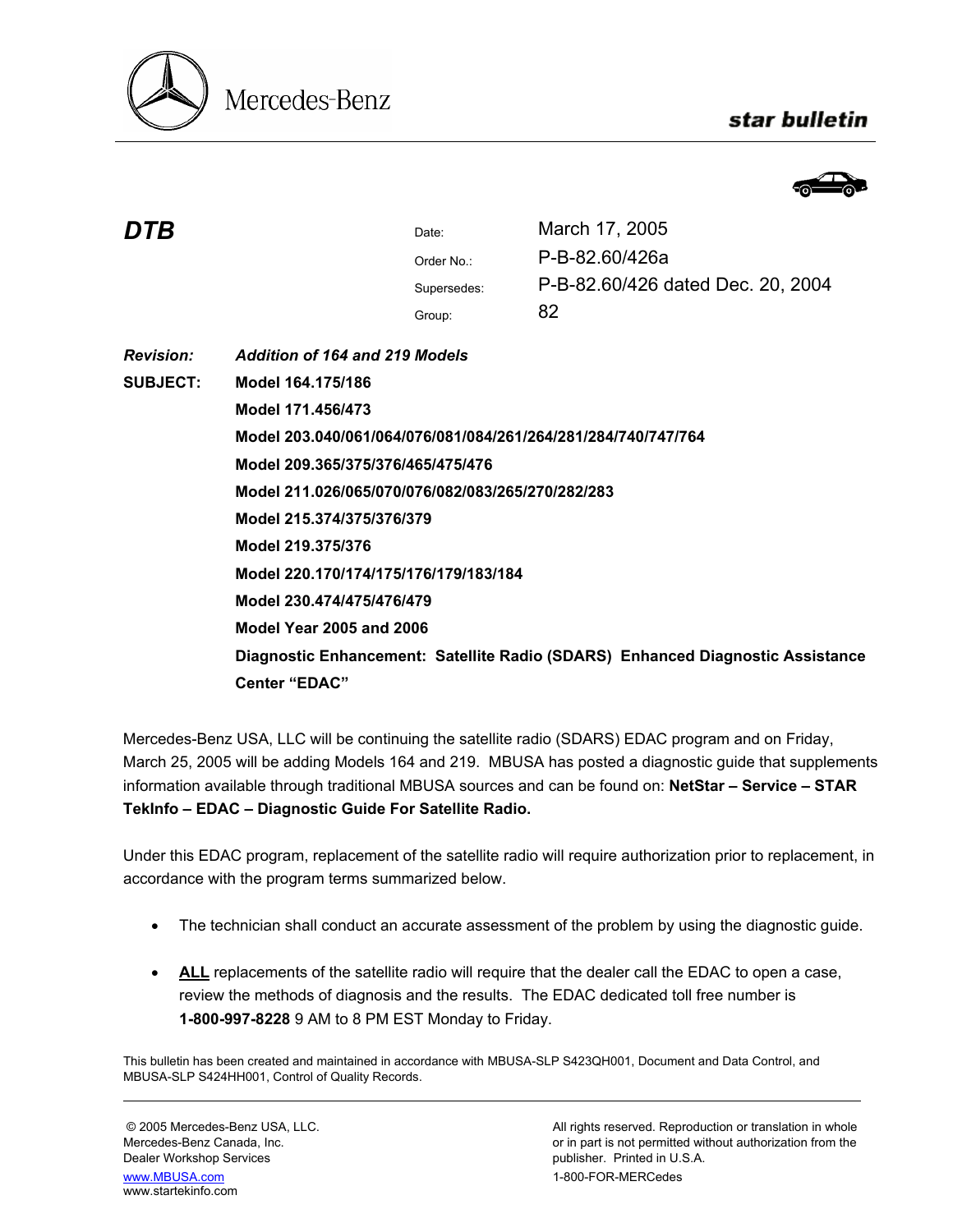- Upon completion of an EDAC contact, the EDAC agent will issue an authorization number in those cases where the satellite radio (SDARS) is deemed to be malfunctioning. **This authorization number must appear in the DTC field on the submitted warranty claim or the claim handling fee will be debited as of repair date December 20, 2004 (Models 171, 203, 209, 211, 215, 220, and 230) and March 25, 2005 (Models 164 and 219).**
- Should an authorized satellite radio (SDARS) control unit be submitted without the specified documentation called for in the satellite radio authorization checklist (next page), the claim handling fee will be debited as of repair date December 20, 2004 (Models 171, 203, 209, 211, 215, 220, and 230) and March 25, 2005 (Models 164 and 219).

## **Satellite Radio (SDARS) Replacement Authorization Checklist**

 $\vert i \vert$ Please follow each step PRIOR to calling the EDAC. Remember to print out all requested information and then securely affix printouts to the replaced Satellite Radio (SDARS) when shipping.

Do NOT erase any stored DTC's before returning parts.

On all pages the VIN and date must be visible.

- 1. Connect SDS, start DAS.
- 2. Select vehicle specific information
- 3. Obtain the following data:
	- Short Test with Fault Codes
	- Control unit version of all MOST components (follow path):
		- **1. Control units**
		- **2. Information and communication**
		- **3. Audio, video, navigation, and Telematics**
		- 4. **Control module versions of the MOST components**
	- Control unit version of Satellite Radio (follow path):
		- **1. Control units**
		- **2. Information and communication**
		- **3. Audio, video, navigation, and Telematics**
		- **4. Satellite Radio**
		- **5. Control unit version**

**Note:** For printing wait for all information to load, and then press F11. Select "Print out of test step" and press print.

4. End DAS, disconnect SDS.